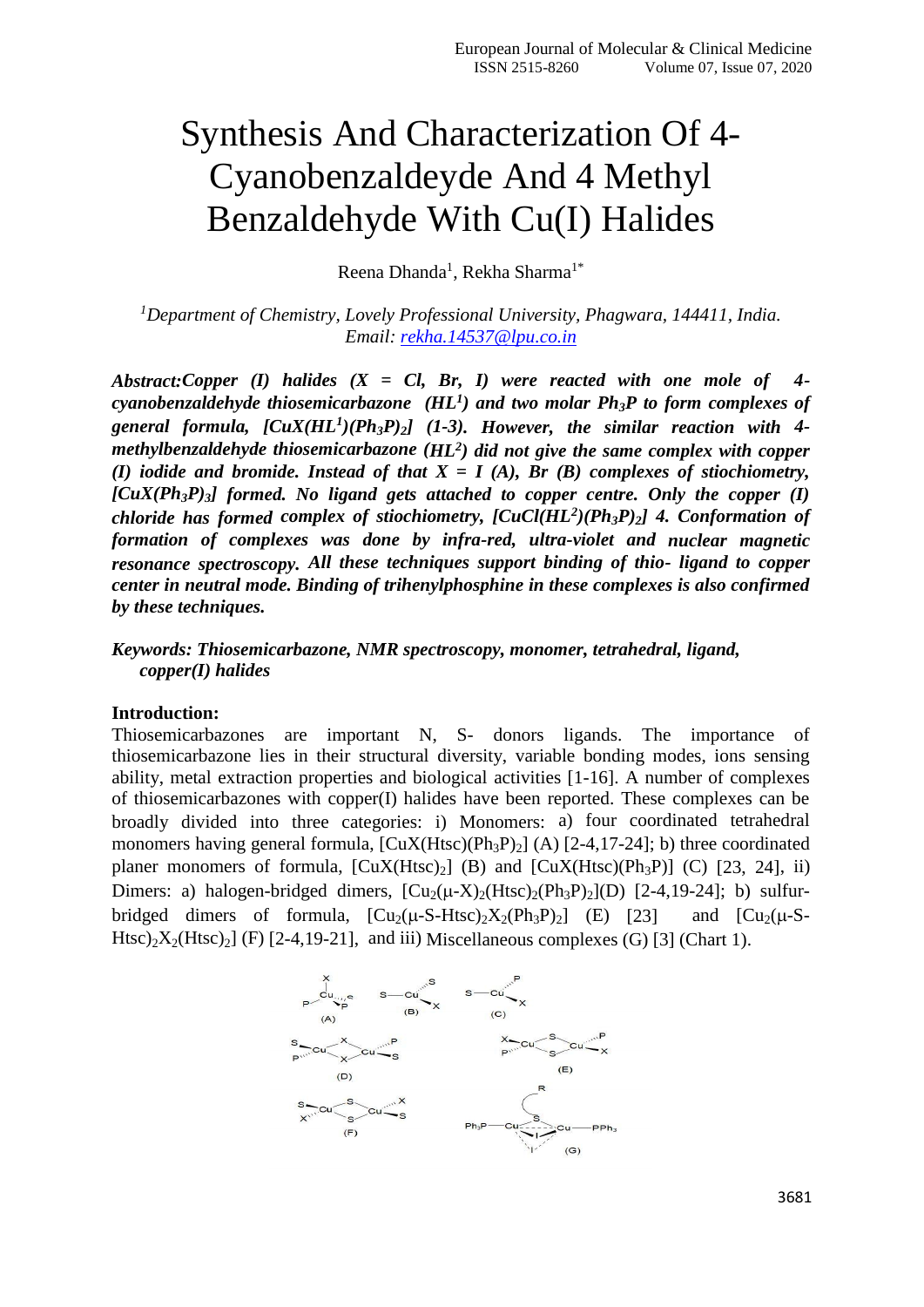## Chart 1

In present paper, synthesis of complexes of copper(I) halides with 4-cyanobenzaldehyde thiosemicarbazone  $(4$ -CNHbtsc,  $HL<sup>1</sup>$  and 4-methylbenzaldehyde thiosemicarbazone  $(4$ -MeHbtsc,  $HL^2$ ) is given. Synthesized ligands and complexes were characterized using IR, UV and <sup>1</sup>H NMR spectroscopic techniques.

## **Experimental**

# **Material**

Purchasing of 4-cyanobenzaldehyde, 4-methylbenzaldehyde, PPh3 and thiosemicarbazide was done from Calibochem Ltd. The melting point, Infra-red (IR) spectra, Ultra-violet (UV)

spectra and  ${}^{1}H$  NMR spectra were recorded using lab fit electrically heated, SHIMADZU FTIR 8400S, SHIMADZU UV-1800 spectrophotometer and BRUCKER ADVANCE I.I 400 NMR Spectrometer respectively.

# **Synthesis:**

4-cyanobenzaldehyde and 4-methylbenzaldehyde were refluxed with thiosemicarbazide in 1 : 1 molar ratio in methonal for 5-6 hours to form 4-cyanobenzaldehyde thiosemicarbazone  $(4\text{-CNHbtsc}, HL^1)$ ) and 4-methylbenzaldehyde thiosemicarbazone  $(4\n-MeHbtsc, HL^2)$ respectively.

**4-cyanobenzaldehyde thiosemicarbazone (4-CNHbtsc, H<sup>1</sup>L). M.P. 160-162°C. Yield** 0.0203g, 60 %. UV transition (methanol, nm):  $n\rightarrow \pi^*$ , 331;  $\pi\rightarrow \pi^*$ , 228. IR spectrum in cm<sup>-1</sup>: stretching N-H, 3417, 3248; -NH-, 3152; C=C, C=N, 1535, 1500, 1600; C-H, 2978; C=S, 831. <sup>1</sup>H NMR (DMSO,  $\delta$ ppm): 11.59 (s, N<sup>2</sup>H, 1H), 8.01 (s, C<sup>2</sup>H), 8.13, 7.88 (s, NH<sub>2</sub>) 7.86 (d,  $C^{5,6}$ H), 7.65 (d,  $C^{4,8}$ H).

4-methylbenzaldehyde thiosemicarbazone (4-MeHbtsc, H<sup>2</sup>L). M.P.120-122°C. Yield 0.196 g, 62%.UV transition (methanol, nm): n $\rightarrow \pi^*$ , 305;  $\pi \rightarrow \pi^*$ , 239. IR spectrum in cm<sup>-1</sup>: stretching N-H, 3372, 3262; -NH-, 3179; C=C, C=N, 1620, 1532, 1645; C=S, 800. <sup>1</sup>H NMR (DMSO,  $\delta$  ppm): 11.39 (s, N<sup>2</sup>H, 1H), 8.04 (s, C<sup>2</sup>H, 1H), 7.66 (O-C<sup>4,8</sup>H), 8.17, 7.94 (s, NH<sub>2</sub>).

 $\text{[Cul(HL}^1)(\text{PPh3})$  1: To a stirred solution of CuI (0.025g, 0.013mmol) in 20 ml acetonitrile was added solid ligand  $HL^1$  (0.026 g ,0.0127mmol) and stirred for 4 hours and Pale yellow solid form and was added PPh3 (0.068 g, 0.029mmol).The solution was further stirred for 5 min. and filtered. M.P.  $220-221^{\circ}$ C. Highly soluble in acetonitrile, partially in chloroform. Yield 0.059 g, 70%. UV transition (acetonitrile, nm): 343; 235, 260. IR spectrum in cm-1 : stretching N-H, 3458, 3345; -NH-, 3070; C-H, 2879; C=C, C=N, 1528, 1501,1587; C=S, 824; C-P<sub>Ph</sub>,1094 .<sup>1</sup>H NMR (CDCl3,  $\Box$  ppm): 11.88 (s, N<sup>2</sup>H); 8.23 (s, C<sup>2</sup>H); 6.85, 6.05

Complexes **2**-**4** were synthesized using same procedure.

 $(s, NH2), 7.73-7.71(m, Ph); 7.46-7.26(m-, o-, p-, PPh<sub>3</sub>).$ 

**[CuBr(HL<sup>1</sup> )(PPh3)2] 2.** M.P.170-172oC**.** Highly soluble inacetonitrile, partially soluble in chloroform. Yield, 0.063 g, 65%. UV transition (acetonitrile, nm): 328, 233, 255. IR spectrum in cm-1 : Stretching N-H, 3448, 3289;-NH-, 3167; C-H, 2935; C=C, C=N, 1339, 1475, 1595; C=S, 825; C-P<sub>Ph</sub>), 1092. <sup>1</sup>H NMR (CDCl<sub>3</sub>, $\delta$  ppm):12.53 (s, N<sup>2</sup>H); 8.17(s, C<sup>2</sup>H); 6.85, 6.01 (s, NH<sub>2</sub>); 7.71-7.65 (m, Ph); 7.44-7.19 (m-, o-, p-, PPh<sub>3</sub>).

 $\left[\text{CuCl(HL}^1)(\text{PPh3})2\right]$  3. M.P. 135 – 136<sup>o</sup> C, highly soluble in acetonitrile, partially soluble in chloroform. Yield 0.093 g, 67%. UV transition (acetonitrile, nm): 334; 218, 254. IR spectrum in cm-1 : Stretching N-H, 3447, 3287; -NH-, 3049; C-H, 2879; C=C + C=N, 1547, 1475, 1593; C=S, 824; C-P<sub>Ph</sub>, 1092. <sup>1</sup>H NMR (CDCl3,  $\Box$ ppm): 13.04 (s, N<sup>2</sup>H);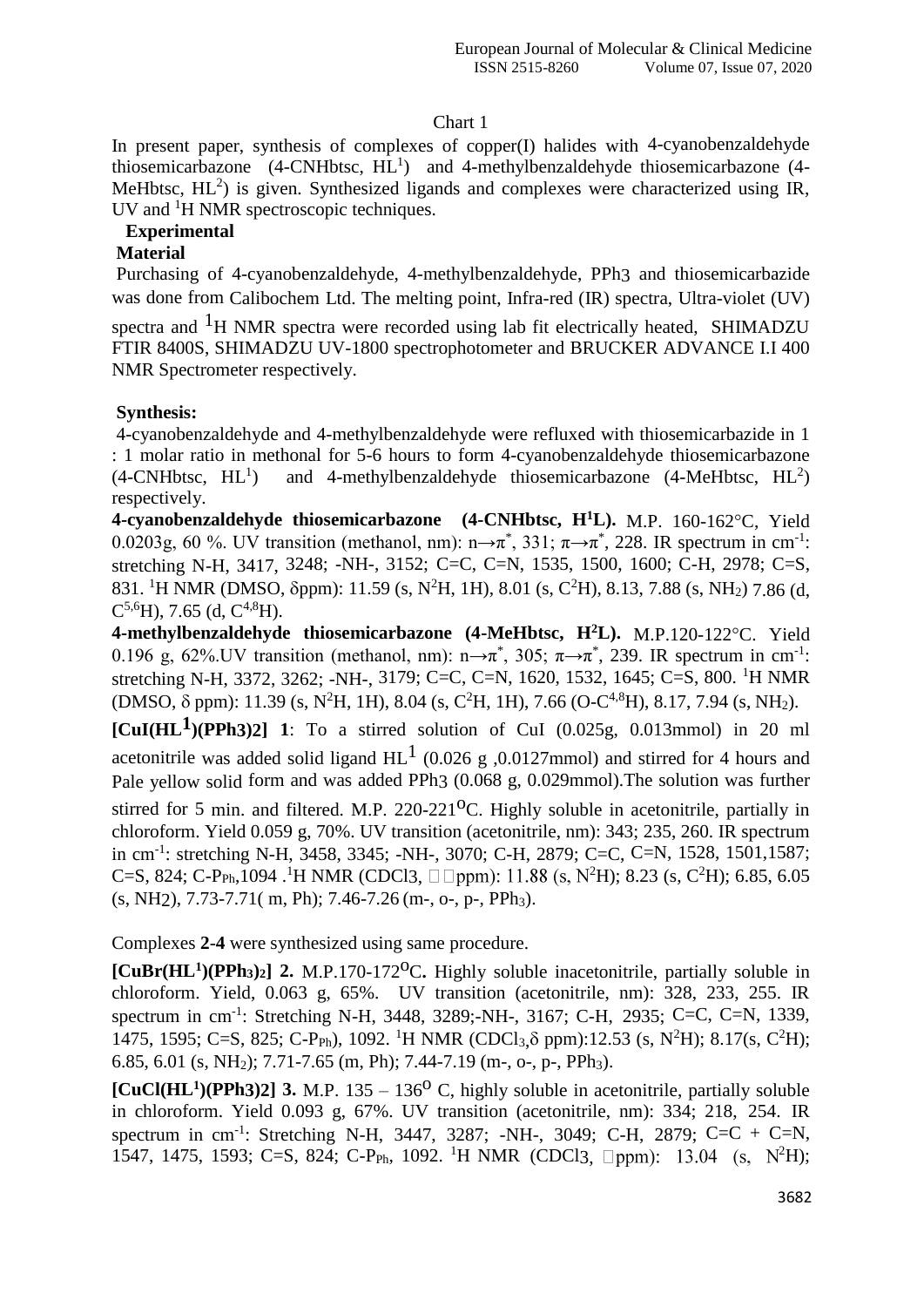8.01(s, C<sup>2</sup>H); 6.76, 6.00 (s, NH<sub>2</sub>); 7.63 (d, C<sup>5,7</sup>H); 7.53 (d, C<sup>4,8</sup>H); 7.42-7.12 (PPh<sub>3</sub>).

**[CuCl(HL<sup>2</sup> )(PPh3)2] 6.** M.P. 120-122C. Highly soluble in acetonitrile, partially soluble in chloroform. Yield 0.083g, 64% UV transistion (acetonitrile, nm): 313; 233, 262. IR spectrum in cm-1 : Stretching N-H, 3463, 3321; -NH-, 3121; C=C, C=N, 1551, 1479, 1589; C-H, 2951; C=S, 813; P-C<sub>Ph</sub>, 1092. <sup>1</sup>H NMR (CDCl<sub>3</sub>,  $\delta$  ppm): 12.61 (s, N<sup>2</sup>H); 8.13 (s, C<sup>2</sup>H); 6.91, 6.09 (s, NH2); 7.55-7.45 (m, Ph); 7.44-7.20 (m-, o-, p-, PPh3).

## **Results and Discussion**

Copper (I) halides  $(X = Cl, Br, I)$  were reacted with one mole of 4-cyanobenzaldehyde thiosemicarbazone ( $HL<sup>1</sup>$ ) and two molar  $Ph_3P$  to form complexes of general formula, [CuX(HL<sup>1</sup>)(Ph<sub>3</sub>P)<sub>2</sub>] (Scheme 1). However, same reaction with 4-methylbenzaldehyde thiosemicarbazone ( $HL^2$ ) did not give the same complex with copper (I) iodide and bromide. Instead of that  $X = I(A)$ , Br (B) complexes of stiochiometry, [CuX(Ph3P)3] formed. No ligand gets attached to copper centre. Only the copper (I) chloride has formed complex of stiochiometry,  $[CuCl(HL<sup>2</sup>)(Ph3P)2]$  4. The whole reaction sequence has been summarized in scheme 1.



### **Discussion on UV Spectroscopy**

Since nitrogen and sulfur atom are present in ligands and attached to the carbon via double bond, n $\rightarrow \pi^*$  transition in HL<sup>1</sup> and HL<sup>2</sup> appeared at 331 nm and 305 nm respectively. This band showed shift to lower wavelength 343 (**1**), 334 (**3**), 313 **(4**) nm in complexes **1**, **3** and **4** as compare to free ligand, indicating coordination of ligand to metal centre. Electronic transition from Pi bonding orbital to pi anti-bonding orbital also showed same trands. Additional peaks at 260 nm (**1**), 255 nm (**2**), 254 nm (**3**), 262 nm (**4**) due to phenyl ring of triphenyl phosphine has been observed and confirmed its coordination to copper(I).

### **Discussion on IR:**

The  $\Box$ (N-H) peaks of thiosemicarbazone ligands can be divided into two categories:(i) Asymmetric stretching appeared in the range,  $3321 - 3463 \text{cm}^{-1}$ . (ii) Symmetric stretching appeared in the range  $3248-3289$  cm<sup>-1</sup>. Amide stretching appeared in the range,  $3049-3167$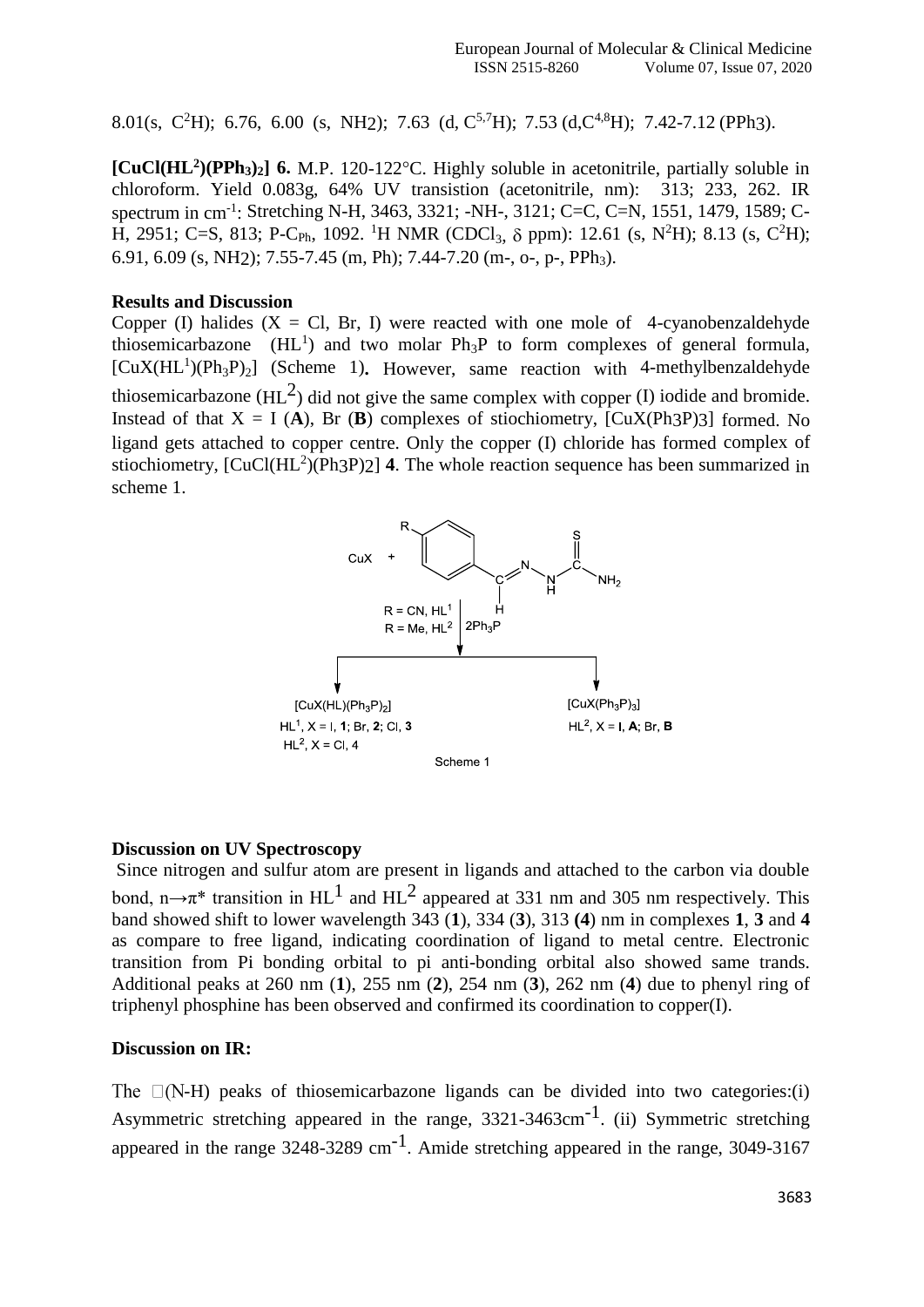cm- 1 in ligands (Table 1). Presence of all these three bands in complexes ensured binding of thio- ligand in neutral form and coordination through thione sulfur. The characteristic band of  $^{-1}$  and 800 cm<sup>-1</sup> in HL<sup>1</sup>, HL<sup>2</sup> respectively. Low energy shift at 824 cm<sup>-1</sup> (1), 825 cm<sup>-1</sup> (2) and 824 cm<sup>-1</sup> (3) of this band is attributed to the weakening of C=S band due to the binding of sulfur atom to metal centre. Additional stretching  $\Box$ (P-CPh) band in the range 1094-1092 cm<sup>-1</sup> in complexes (1-3, 4) supported the binding of Ph3P to the copper centre.

Table 1. Important IR peaks

| Name                                                     | $v(N-H)$  | $v(-)$ | $v(C=C)+$          | $v(C-H)$ | $v(C=S)$ | $v(P-C_{Ph})$            |
|----------------------------------------------------------|-----------|--------|--------------------|----------|----------|--------------------------|
|                                                          |           | $NH-$  | $v(C=N)$ +<br>δ    |          | )        |                          |
|                                                          |           |        | (NH <sub>2</sub> ) |          |          |                          |
| $Ph_3P$                                                  | ۰         | ۰      |                    | 3059     |          | 1087                     |
| HL <sup>1</sup>                                          | 3417,3248 | 3152   | 1535, 1500, 1600   | 2978     | 831      | $\overline{\phantom{a}}$ |
| $\left[\text{CuI(HL}^1)(\text{Ph}_3\text{P})_2\right]$ 1 | 3458,3345 | 3070   | 1528, 1501, 1587   | 2947     | 824      | 1094                     |
| $[CuBr(HL1)(Ph3P)]$                                      | 3448,3289 | 3167   | 1339, 1475, 1595   | 2935     | 825      | 1092                     |
| $\overline{2}$                                           |           |        |                    |          |          |                          |
| $[CuCl(HL1)(Ph3P)]$                                      | 3447,3287 | 3049   | 1547, 1475, 1593   | 2879     | 824      | 1092                     |
| 3                                                        |           |        |                    |          |          |                          |
| $HL^2$                                                   | 3372,3262 | 3179   | 1620, 1532, 1645   | ä,       | 800      | ۰                        |
| $[CuCl(HL2)(Ph3P)]$                                      | 3463,3321 | 3121   | 1551,1479,1589     | 2951     | 813      | 1092                     |
| $\overline{\mathbf{4}}$                                  |           |        |                    |          |          |                          |

## **Discussion on NMR**

In HL<sup>1</sup> and HL<sup>2</sup> the <sup>1</sup>H NMR signal due to N<sup>2</sup>H – proton appeared at  $\delta$  11.59 ppm and  $\delta$ 11.39 ppm respectively. In complexes, **1-3,** this proton showed down field shift as compare to ligands. The shift in  $N^2H$  proton is in order  $3 > 2 > 1$ .

The electronegative halogen atom withdraw the electron density from  $N^2H$  through Hbonding and cause de-shielding which resulted into down field shift. The electronegativity increases as  $Cl > Br > I$  thus the shift also increased in same way. The same pattern is observed in complex 4, NH<sub>2</sub> gave two singlets at  $\delta$  8.13 ppm and  $\delta$  7.88 ppm in free ligands indicating their magnetically non–equivalent behaviour of two protons. On complexation to copper (I) centre, these proton showed siginificant up field shift  $\delta$  6.85-6.00 ppm (1-3) vis –a vis free ligand. In free ligands, lone pair of electron on nitrogen of NH2 group in resonance with (C=S), thus delocalization of lone pair of electron causes deshielding where as, on bonding this delocalization stops and lone pair became localized, which causes shielding and resulted into high field shift in complexes (**1-3, 4**).

The presence of these protons  $(N^2H, NH2)$  ensured the coordination of thiosemicarbazones as neutral ligands. Ring protons of ligands appeared in range  $\delta$  7.86-7.45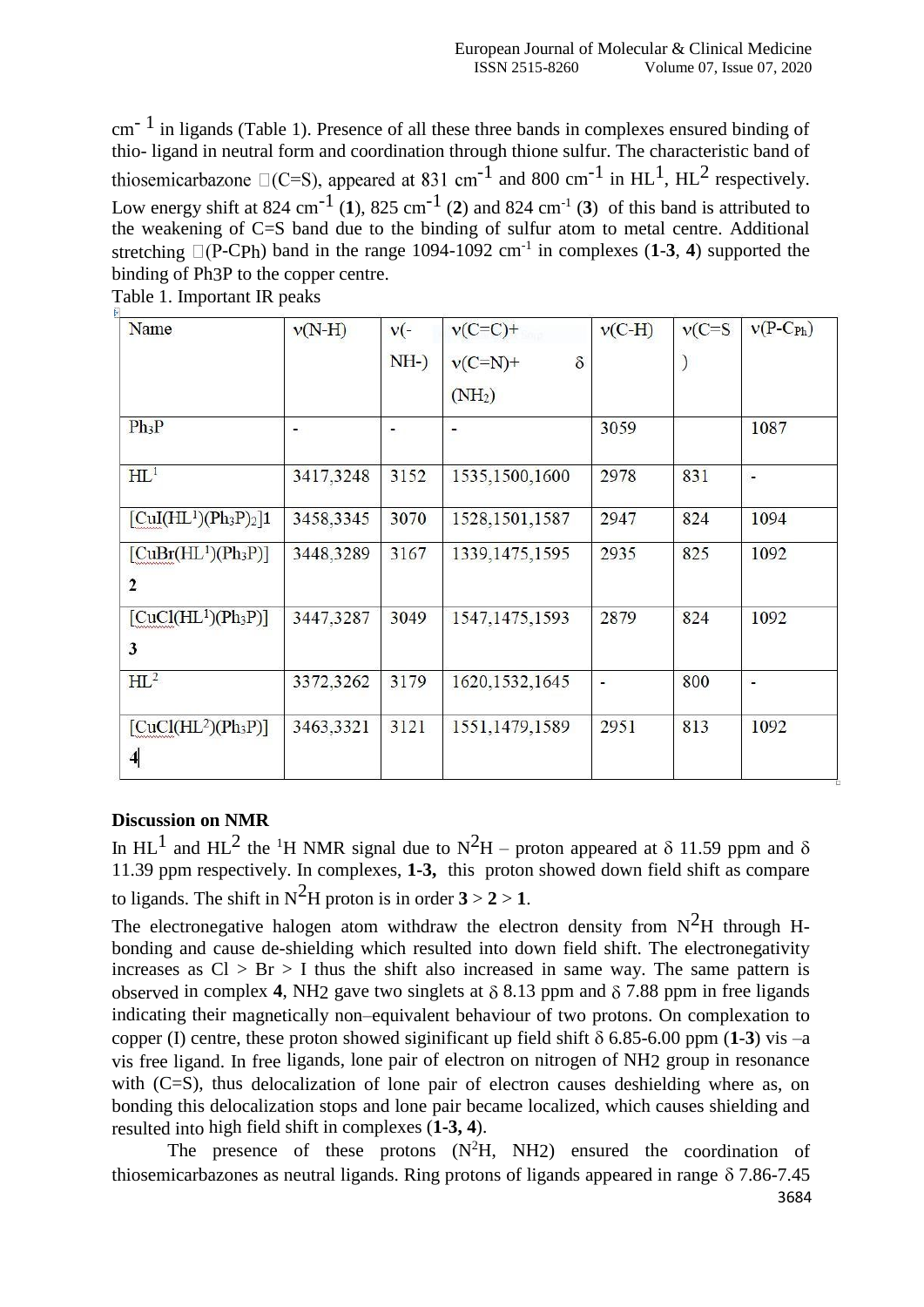ppm in ligands and their complexes (**1**-**3**, **4**).The additional ring protons due to PPh3 molecule appeared in range  $\delta$  7.46-7.12 ppm in complexes (1-3, 4) indicate bonding of PPh3 to metal centre.C<sup>2</sup>H proton in free ligands appeared at  $\delta$  8.01 ppm(HL<sup>1</sup>) and  $\delta$  8.04 ppm (HL<sup>2</sup>). This proton showed no significant shift and appeared in range  $\delta$  8.01-8.03 ppm in complexes (**1-3, 4**). The additional ring protons due to PPh3 molecule appeared in range 7.46-7.12 ppm in complexes  $(1-3, 4)$  indicate bonding of PPh3 to metal centre. The  $C<sup>2</sup>H$ proton in free ligands appeared at 8.01 ppm  $(HL<sup>1</sup>)$  and 8.04 ppm  $(HL<sup>2</sup>)$ . This proton showed no significant shift and appeared in range 8.01-8.03 ppm in complexes (**1-3, 4**).

| Name                  | $N^2H$   | $C^2H$  | NH <sub>2</sub> | Ring proton          | $Ph_3P$<br>ring  |
|-----------------------|----------|---------|-----------------|----------------------|------------------|
|                       |          |         |                 | <b>Of</b> ligand     | proton           |
| HL <sup>1</sup>       | 11.59(s) | 8.01(s) | 8.13(s)         | 7.86 $(d.C5,7H)$     | $\blacksquare$   |
|                       |          |         | 7.88(s)         | 7.65 $(d, C^{4,8}H)$ |                  |
| $[CuI(HL1)(Ph3P)2]$ 1 | 11.88(s) | 8.23(s) | 6.85(s)         | $7.73 - 7.71(m)$     | $7.76 - 7.26(m)$ |
|                       |          |         | 6.05(s)         |                      |                  |
| $[CuBr(HL1)(Ph3P)]$ 2 | 12.53(s) | 8.17(s) | 6.85(s)         | $7.71 - 7.65(m)$     | $7.44 - 7.16(m)$ |
|                       |          |         | 6.01(s)         |                      |                  |
| $[CuCl(HL1)(Ph3P)]$ 3 | 13.04(s) | 8.01(s) | 6.76(s)         | 7.63 $(d, C5,7H)$    | $7.42 - 7.12(m)$ |
|                       |          |         | 6.00(s)         | 7.53 $(d, C^{4,8}H)$ |                  |
| $HL^2$                | 11.39(s) | 8.04(s) | 8.17(s)         | 7.66 $(d, C^{4,8}H)$ | ٠                |
|                       |          |         | 7.94(s)         |                      |                  |
| $[CuCl(HL2)(Ph3P)]$ 4 | 12.61(s) | 8.13(s) | 6.91(s)         | $7.55 - 7.45(m)$     | $7.42 - 7.20(m)$ |
|                       |          |         | 6.09(s)         |                      |                  |

Table 2. <sup>1</sup>H NMR signals of  $HL^1$ ,  $HL^2$  and **1-4** 

# **Conclusion:**

Copper (I) halides  $(X = Cl, Br, I)$  were reacted with one mole of 4-cyanobenzaldehyde thiosemicarbazone  $(HL<sup>1</sup>)$  and two molar  $Ph_3P$  to form complexes of general formula,  $[CuX(HL<sup>1</sup>)(Ph<sub>3</sub>P)<sub>2</sub>]$  (X = I (1), Br (2), Cl (3). However, the similar reaction with HL<sup>2</sup> did not give the same complex with copper (I) iodide and bromide. Instead of that complexes of stoichiometry, [CuX) (Ph3P)3] X=I (**A**), Br (**B**) were formed. No ligand gets attached to copper center. Only the copper (I) chloride has formed complex of stoichiometry, [CuCl(HL<sup>2</sup>)(Ph3P)2] 4. Conformation of formation of complexes was done by infra-red, ultra-violet and nuclear magnetic resonance spectroscopy. All these techniques support binding of thio- ligand to copper center in neutral mode. Coordination of trihenylphosphine in these complexes is also confirmed by these techniques.

## **References**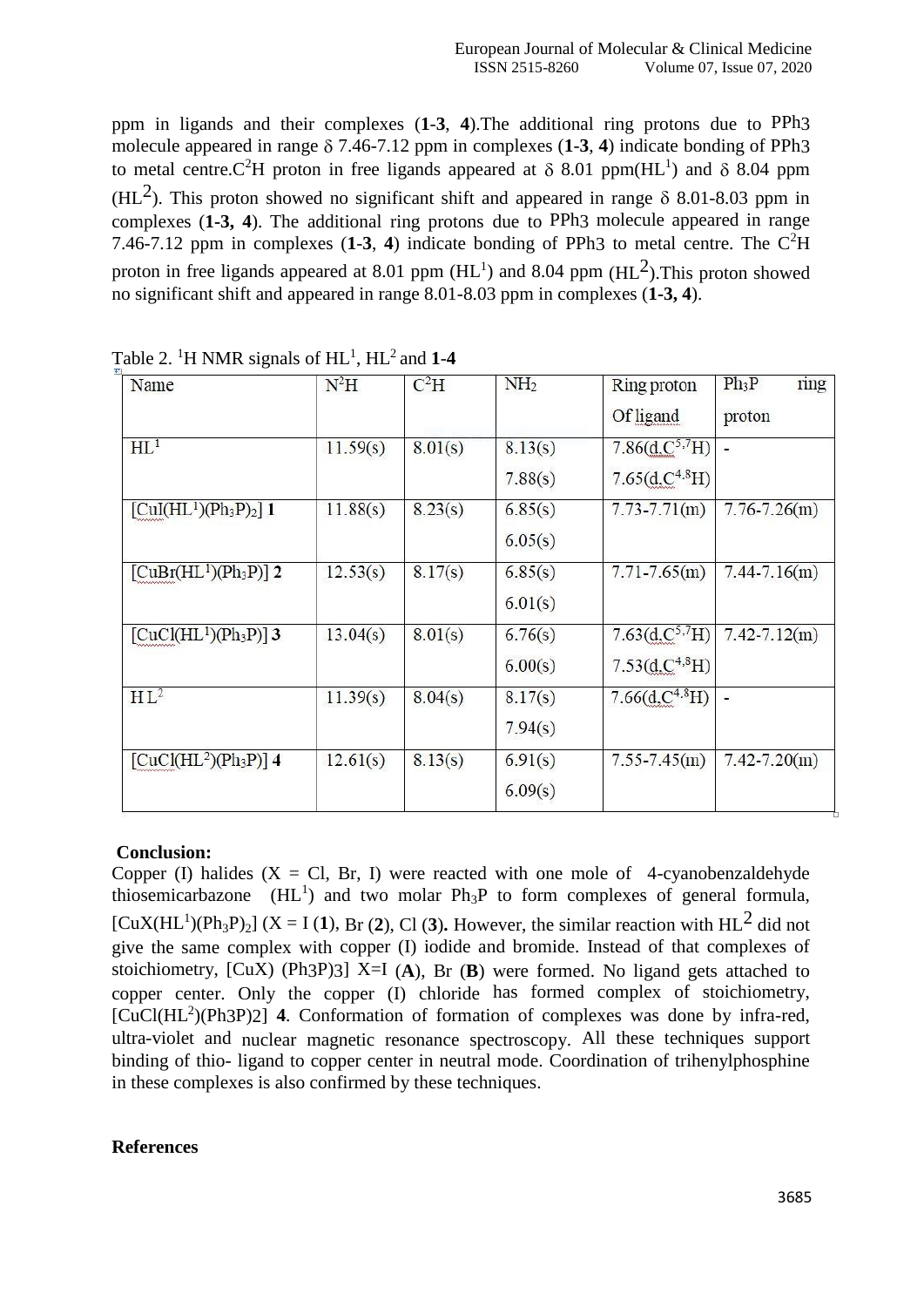- 1. T.S. Lobana, Rekha, R. J. Butcher, Trans. Met. Chem. 29 (2004) 291.
- 2. T.S. Lobana; Rekha.; R.J. Butcher,A. Castineiras, A. Bermejo, E. Bharatam, P.V. Inorg. Chem. 2006, 45, 1535.
- 3. T.S. Lobana; Khanna, S.; Butcher, R.J.; Hunter, A.D.; Zeller, M. Inorg. Chem. 2007, 46, 5826.
- 4. T.S. Lobana; Khanna, S.; Butcher, R.J.; Anorg, Z. Allg. Chem. 2007, 633, 1820.
- 5. T.S. Lobana; Kumari, P.; Butcher, R.J. Inorg. Chem. Common. 2008, 11, 11.
- 6. E.M. Jouad; Riou, A.; Allain, M.; Khan, M.A.; Bouet, G.M. polyhedron. 2001,2067.
- 7. S. Lhuachan; Siripaisarnpipat, S.; Chaichit, N. Eur.J.Inorg.Chem.2003, 23, 263.
- 8. E. Bermejo; Carballo, R.; Castineiras, A.; Dominguez, R.; Maichle-Mossmer, C.; Strahle, J.; West, D.X. polyhedron.1999, 18, 3695.
- 9. Gomez-Saiz, P.; Garcia-Tojal, J.; Maestro, M.A.; Mahia, J,; arniaz, F.J.; Lezama, L.; Rojo, T.;Eur.J.Inorg. Chem. 2003, 18, 2639.
- 10. E. Labisbal; Haslow, K.D.; Sousa-Pedrares, A.; Valdes-Martinez, J.; Harnandez-Ortega, S.; West, D.X. Polyhedron. 2003, 22, 2831.
- 11. E. Labisbal; Haslow, K.D.; Sousa-Pedrares, A.; Valdes-Martinez, J.; Harnandez-Ortega, S.; West, D.X. Polyhedron. 2003, 22, 2831.
- 12. J. S. Casas, E.E Castellano, M.C. Rodriguez-Arguelles, A. Sanchez, J. Sordo, J. Zukerman- Schpector, Inorg. Chim. Acta. 260 (1997) 183.
- 13. J. Garcia-Tojal, J. L Pizarro, A. Garcia-Orad, A. R. Perez-Sanz, M. Uglade, J. L. Diaz, Serra, M.I. Arriortua, T. Rojo, Inorg. J. Biochem. 86 (2001) 627.
- 14. J. S. Casas, M. V. Castano, M. C. Cifuentes, A. Sanchez, J. Sordo, Polyhedron.21 (2002) 1651.
- 15. T. S. Lobana, G. Bawa, A. Castineiras, R. J. Butcher, Inorg. Chem. Comm. 10 (2007) 505.
- 16. J. K. Swearingen, D. X. West, Transition Met. Chem. 25 (2000) 241.
- 17. Greenwood, Norman N; Earnshaw, Alan, Chemistry of Elements. 2<sup>nd</sup> ed. Oxford: 1997
- 18. King, Bruce. R; Encyclopedia of Inorganic chemistry,  $2<sup>nd</sup>$  ed. Wiley: 2005.
- 19. Mukherjee, R., Lawes, G., & Nadgorny, B. (2014). Applied Physics Letters, *105*(7), 072901.
- 20. Mukherjee, R., Huang, Z. F., & Nadgorny, B. (2014). Applied Physics Letters, *105*(17), 173104.
- 21. Laha, S. S., Mukherjee, R., & Lawes, G. (2014). . *Materials Research Express*, *1*(2), 025032.
- 22. Singh, S., Kumar, V., Chauhan, A., Datta, S., Wani, A. B., Singh, N., & Singh, J. (2018). Environmental chemistry letters, *16*(1), 211-237.
- 23. Mukherjee, R. (2020). . Bulletin of Materials Science, *43*(1), 1-5.
- 24. T. S. Lobana, S. Khannaa, R. J. Butcher, Z. Anorg. Allg. Chem*.* 633 (2007) 1820.